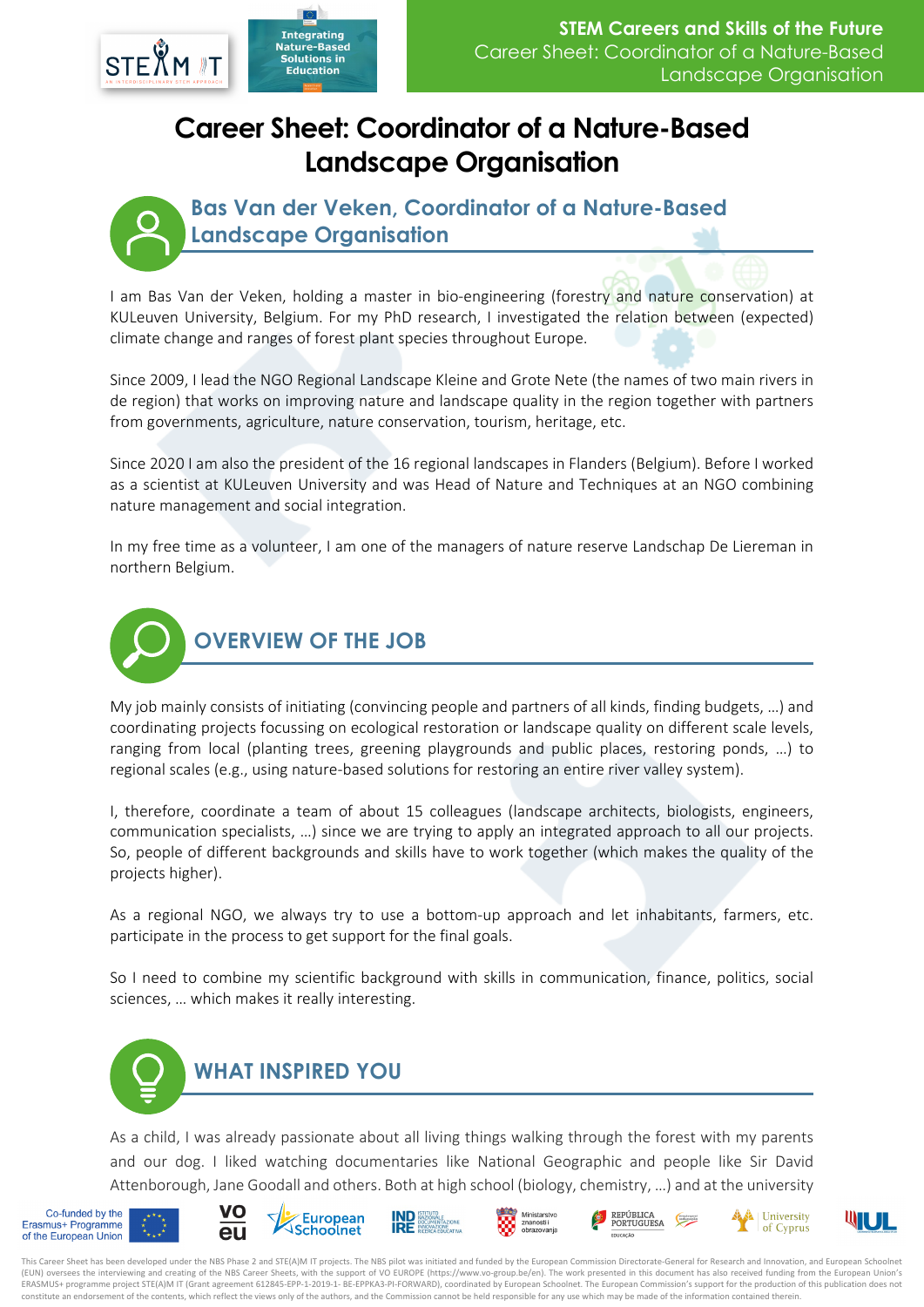

(ecology, forestry, …) I was lucky to have some really inspiring teachers and professors, some of them became really close friends until today.

Today I see a lot of young people being aware and taking responsibility for the major challenges our society faces in the coming decades, so I'm also inspired by them!





This is probably the best part of my job: there is no typical working day!

I can be in the field in the morning discussing the restoration of a river valley and have a meeting in Brussels with the Minister of Environment about new legislation in the afternoon. Other days I'm discussing new projects with my colleagues or work on my NGO's administration or budgets (not my favourite part of the job).

I always wanted a lot of variation in my job and working at three levels really makes this happen: on a national level (mainly policy), a regional level (mainly projects) and a local level (mainly nature management) as a volunteer in the nature reserve.



After a rather general education at high school (studying Latin and math; there was no STEM at that time) I was sure about studying sciences at university, but until the last day, I was doubting between medicine and bio-engineering. I chose the latter because it had the broadest scientific program.

During the first years of my engineering program, I found out being in the field solving problems like the climate and biodiversity crisis was more my cup of tea than really specific work like e.g. in a laboratory. So I chose a specialisation in forestry and nature conservation and later, as one of the first persons in my university working on climate change at that time, I made a PhD on shifting range edges of forest plant species.

After a short period as a scientist working on sustainable agriculture and later working for NGO's in nature conservation, I could start a new NGO in the region where I live, working on local, real-life solutions for the global problems we face today. Starting alone in 2009, we now are 15 colleagues who share a passion for our region and the environment.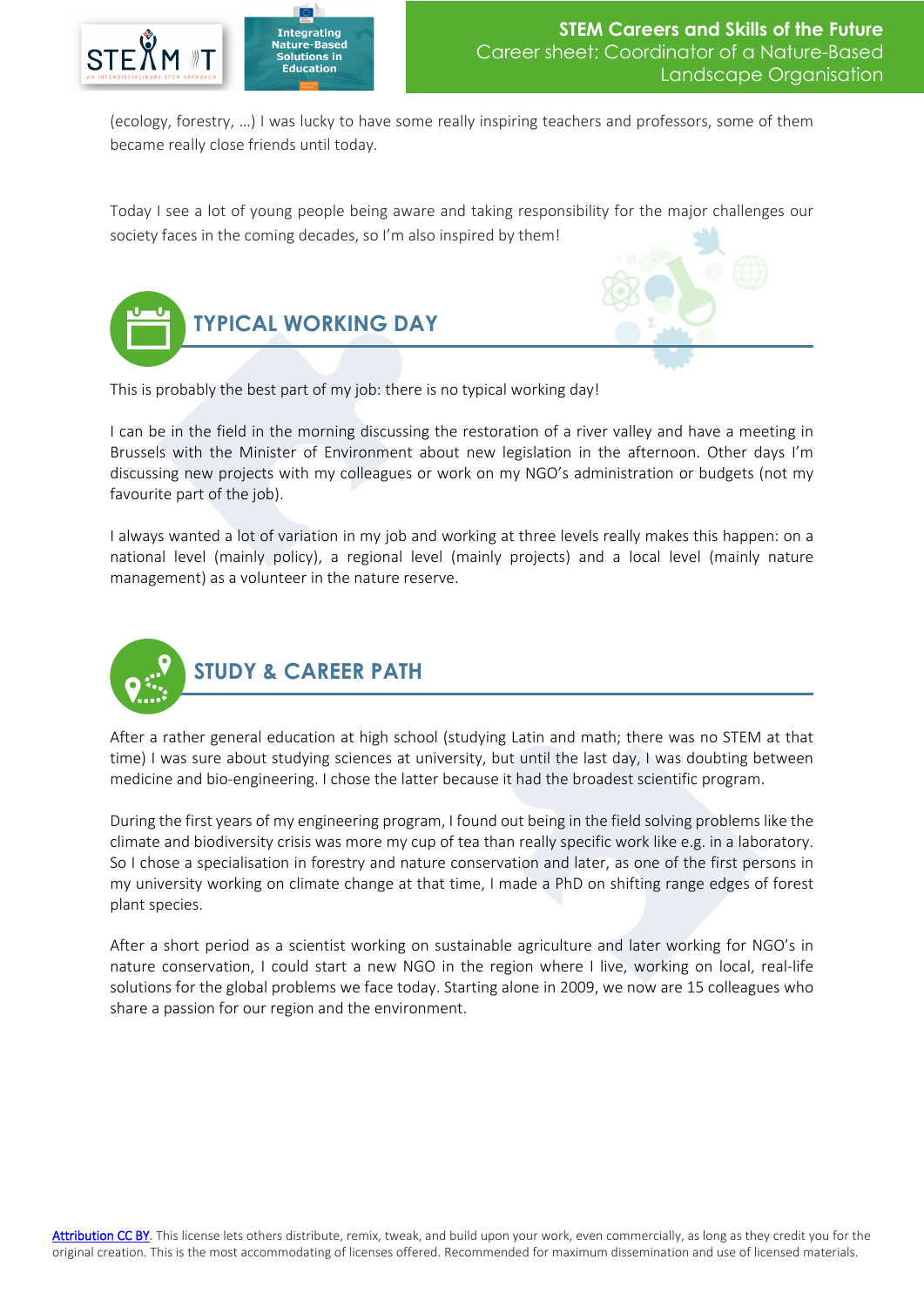



Curiosity: To be a great Coordinator of a Nature-Based Landscape Organisation, curiosity is a key skill. *"It's necessary to understand how the planet works, how people think, and combine both to find solutions to current problems."*

Empathy: Coordinators of a Nature-Based Landscape Organisation spend most of their days liaising and collaborating with many people from different fields. Therefore, being emphatic with their needs to find a solution that fits both environmentally and socially is essential.

Diplomacy: When working and communicating with a diverse variety of people from different backgrounds, diplomacy is a required skill. *"You need to talk to stakeholders, farmers, nature conservationists, etc., to find solutions to environmental problems."*

Administrative skills: Not only Coordinators of Nature-Based Landscape Organisation spend their days in the field or meetings, but also do they deal with projects' budgets. Being knowledgeable in administration and finances will help you carry out your tasks.

Leadership: Managing a big team requires leadership skills. Your team needs your support and leadership when launching new projects and encountering unexpected problems. Nurturing healthy relationships with your colleagues will assure the future of the organisations' projects.

Flexibility: Coordinators of Nature-Landscape Organisations are people with strong flexibility and adaptability skills. Your daily tasks will range from local activities such as planting trees, to convincing stakeholders and dealing with budgets.



Quite a lot of jobs (which is one of the main reasons I chose a broad scientific program in the first place) such as:

- Governments, the private sector and NGO's working on technologies and/or nature-based solutions
- **Engineering**
- Teaching, what I do as a guest professor
- Academic or private research
- Politics
- Etc.



There are quite a few challenges in my job, including convincing policymakers to choose nature-based solutions and finding enough budget. Luckily the rising awareness about biodiversity and climate helps to see the importance of ecosystem services, both the general public as policymakers.

[Attribution CC BY.](https://creativecommons.org/licenses/by/4.0/) This license lets others distribute, remix, tweak, and build upon your work, even commercially, as long as they credit you for the original creation. This is the most accommodating of licenses offered. Recommended for maximum dissemination and use of licensed materials.